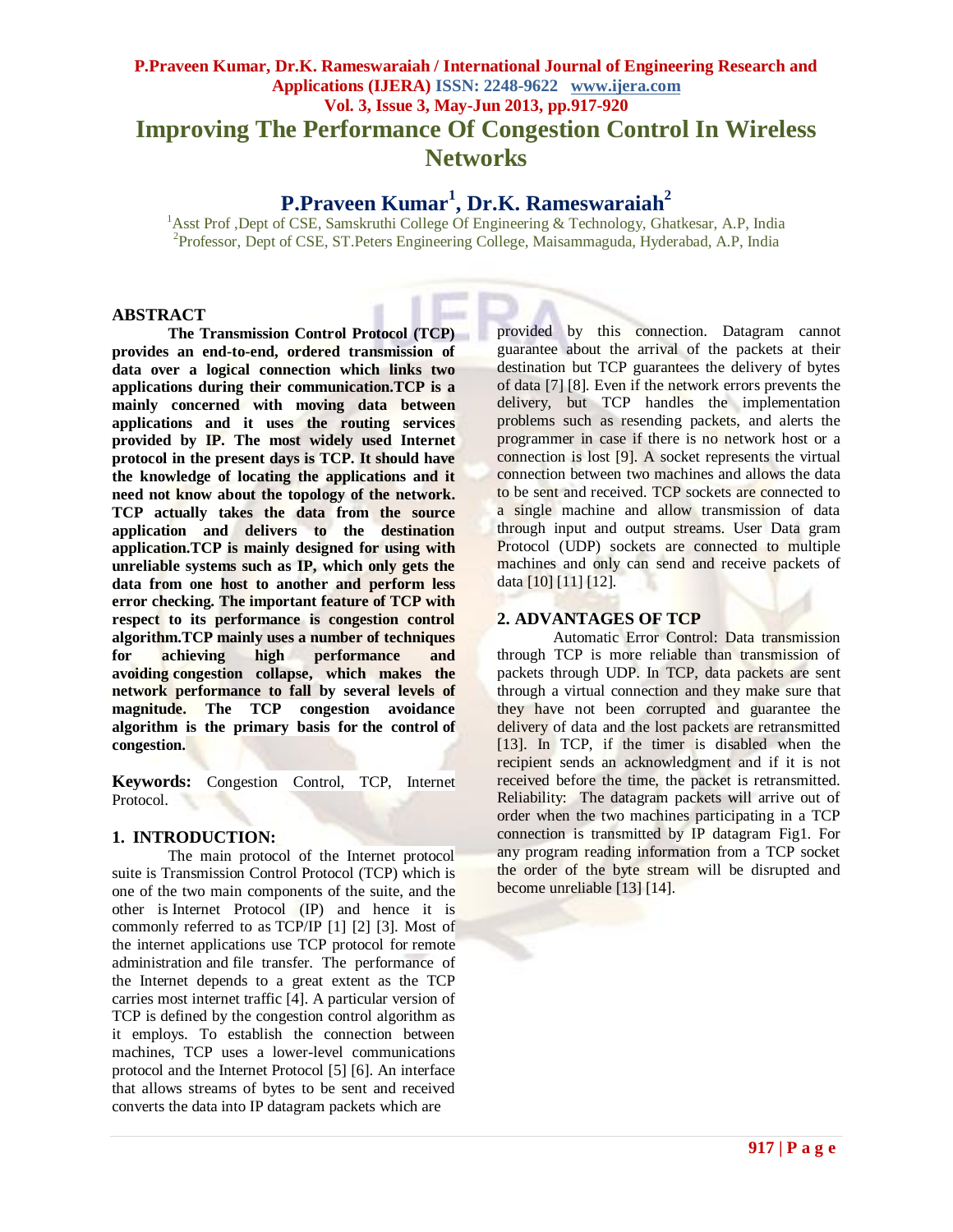## **P.Praveen Kumar, Dr.K. Rameswaraiah / International Journal of Engineering Research and Applications (IJERA) ISSN: 2248-9622 www.ijera.com Vol. 3, Issue 3, May-Jun 2013, pp.917-920**



Fig 1 IP datagram for transport over the network.

The data will be passed to the interface of the socket. Ease of Use: To Store the information in datagram packets is not the efficient way of communication between the systems which creates complexity for the task of designing and creating software within a limited time for programmers [15]. TCP makes the programmers to think in a different way i.e. by making data packaged into datagram packets, it is otherwise treated as a continuous input and outputs.

## **3. AN OVERVIEW OF CONGESTION CONTROL AND THE ALGORITHMS:**

TCP sockets follows the same of Unix programming, where communication is treated as file input and output where the developer writes to a network socket, a data structure, or a file [16] [17] [18]. Communication through TCP sockets is simpler than communicating through datagram packets. TCP sockets performs different operations such as TCP can establish a network connection to a remote host , it can Send the data to a remote host and can receive data from a remote host and can close the connection is shown in fig 2. There is a special socket providing the service of binding to a specific port number is found in TCP [19] [20]. This socket is generally observed only in servers, and performs the operations such as Binding to a local port, Accepting incoming connections from remote hosts and Unbinding from a local port. The two sockets are combined into different categories and they are used by a client or a server. TCP will use a sequence number in identifying each data byte. The sequence number of TCP helps in identifying the order of the bytes sent from each system and it helps in reconstruction of data when the data is lost during the process of transmission or fragmentation process. In the cumulative acknowledgment scheme of TCP, in the segment data field, the first byte of payload was set as the sequence number by the sequence number field and the receiver will send an acceptance by specifying the sequence

Fig 2. TCP virtual connection to transmit data

TCP uses an end-to-end [flow control](http://en.wikipedia.org/wiki/Flow_control_(data)) protocol in order to avoid the process of making the sender to send the data much fast for the TCP receiver to receive the data and process it. Congestive collapse is a condition where no communication occurs because of congestion and attains a [packet switched](http://en.wikipedia.org/wiki/Packet_switched) [computer](http://en.wikipedia.org/wiki/Computer_network)  [network](http://en.wikipedia.org/wiki/Computer_network) Congestion collapse is observed at choke points in the network, where the complete incoming traffic exceeds the outgoing bandwidth to a node. The [local area network](http://en.wikipedia.org/wiki/Local_area_network) and a [wide area network](http://en.wikipedia.org/wiki/Wide_area_network) connecting points are choke points. When the network is in congestive collapse state, the packet delay and the loss of data are at high levels and traffic demand also high and poor service quality. When additional data packets were send more than required by the intermediate routers, makes additional packets discarded and expect the end points for retransmission of the information to the network. In the earlier times TCP implementations had worse retransmission performance. When the packet was lost then the end points sent extra packets of data which repeated the information which was lost, and doubled the data rate sent, exactly the reverse of what has to be done during congestion and this pressed the entire network into a congestion collapse making most of the packets loss. Congestion control controls the traffic entry into a telecommunication **network**, for preventing [congestive collapse](http://en.wikipedia.org/wiki/Congestive_collapse) by avoiding over subscription of the processing capabilities of the intermediate networks and by reducing the rate of sending data packets. There are different ways for classification of congestion control algorithms: Based on the type and amount of feedback received from the network. Based on the feature of performance it is aiming to improve. Based on the equality criterion it uses. Two main components are required for the prevention of network congestion. They are a system in [routers](http://en.wikipedia.org/wiki/Router_(computing)) for reordering or dropping packets under overload, End-to-end flow control system which is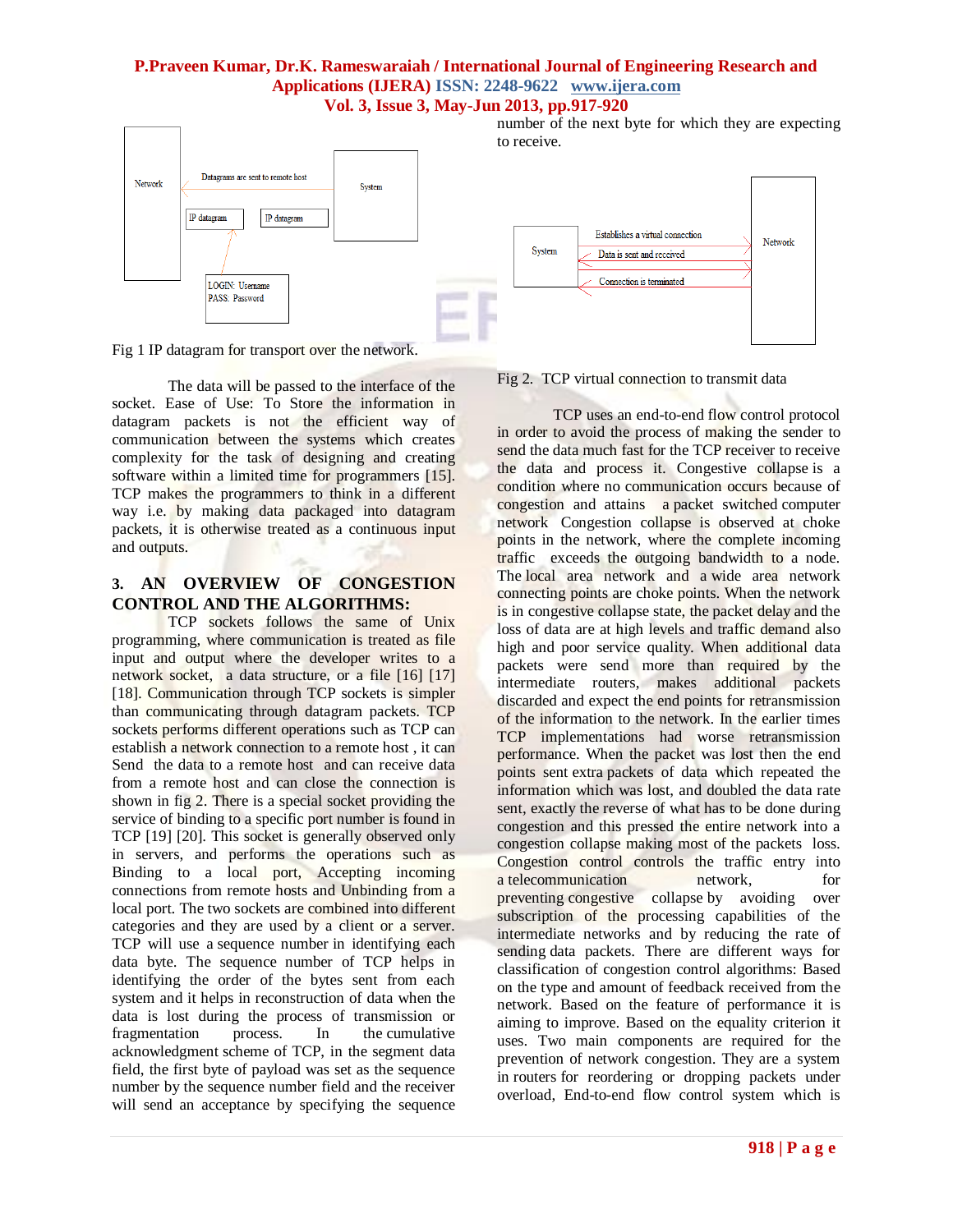#### **P.Praveen Kumar, Dr.K. Rameswaraiah / International Journal of Engineering Research and Applications (IJERA) ISSN: 2248-9622 www.ijera.com Vol. 3, Issue 3, May-Jun 2013, pp.917-920**

designed into the end points for giving response to congestion. The correct end point performance usually should repeat the dropped information, but gradually repeat the information slowly. When all end points perform this, the congestion lifts and makes the good use of the network, and all the end points obtains a fair contribution of the available bandwidth. The mechanisms used for preventing congestion collapses are fair [queuing](http://en.wikipedia.org/wiki/Fair_queueing) [,scheduling algorithms,](http://en.wikipedia.org/wiki/Scheduling_algorithms) and [random](http://en.wikipedia.org/wiki/Random_early_detection)  [early detection](http://en.wikipedia.org/wiki/Random_early_detection) (RED), in which packets are dropped randomly and slowed down the transmission process by proactively triggering the end points before the occurring of congestion collapse. Fair queuing mechanism is useful for mostly in the choke points routers having a small number of connections passing through them. A larger router mainly depends on RED. Some protocols such as TCP behave better under congested conditions where as UDP does not congestion control mechanism. Protocols building atop UDP is independent of congestion and transmits at a fixed rate should be able to handle the congestion in their own manner. Congestion should be kept out at the periphery position of the network in pure datagram networks, where the above described mechanisms are going to handle it. Congestion is very difficult to deal with the Internet backbone and instead of that low priced fiber-optic lines have made the cost cheaper in the Internet backbone with sufficient bandwidth for keeping congestion at the periphery. For implementing connection oriented [protocols,](http://en.wikipedia.org/wiki/Communications_protocol) such as [TCP](http://en.wikipedia.org/wiki/Transmission_control_protocol) protocol, generally observes packet errors, delays for adjusting the speed of transmit. There are different congestion avoidance processes available such as TCP congestion avoidance algorithm which is the primary basis for [control](http://en.wikipedia.org/wiki/Congestion_control) of congestion in the Internet. TCP uses a number of systems for achieving high performance and avoiding [congestion collapse,](http://en.wikipedia.org/wiki/Congestive_collapse) which makes the falling of network performance by several orders of magnitude. These mechanisms control the congestion collapse by controlling the rate of data inflow into the network, maintaining the data flow below the rate at which trigger collapses. Senders use the acknowledgments for sending the data and for interfering network circumstances between sender and receiver of TCP. TCP senders and receivers can change the performance of the data flow by coupling with timers and is commonly referred to as network congestion avoidance. Recently the research is ongoing in the areas of TCP reliably handling loss, minimizing errors and managing congestion. In the present system, without the intermediate station the sender sends the packet data.

#### **4. PROPOSED SYSTEM**

Based on the consideration of traffic rates and buffer sizes, a router detection protocol was designed for the number of congestive loses of packet data. A foundation was built for all presently known host to host algorithms by the proposal of host to host congestion control. It includes: The basic principle of probing the available network resources and to estimate the congestion state in the network a Loss and delay-based techniques are used and the Techniques to detect packet losses quickly. A sliding window based flow control is specified by the TCP standard. This control has several mechanisms. The buffered data are packetized into TCP packets which contains a sequence number of the first data byte in the packet. The prepared data packets are transmitted to the receiver using the IP protocol. It transmits a new portion of packets as soon as the sender receives delivery confirmation for at least one data packet. Until the receiver clearly confirms the delivery of the block, the sender is responsible for a data block. Finally, the sender may decide that a particular data block has been lost and start recovery procedures. The receiver forms an ACK (acknowledgement) packet that carries one sequence number and several pairs of sequence numbers by admitting the data delivery. The data blocks which having smaller sequence numbers have already been delivered is defined by a collective ACK (acknowledgement). The sequence numbers of delivered data packets are clearly indicated by a selective ACK. However, we will discuss a notion of ACK packets as a separate entity without loss of generality.

#### **5. CONCLUSIONS:**

In this paper, we have discussed and built a foundation for host-to-host congestion control principles. Based on the consideration of traffic rates and buffer sizes, we have designed and implemented a router detection protocol for the number of congestive loses of packet data. In this paper, we have described the various approaches to TCP congestion control. The basic problem of eliminating the congestion collapse phenomenon to problems of using available network resources effectively in different types of environments are surveyed. In this paper, we have discussed about congestion control proposals which are focused on environments in which the data packets are reordered regularly by using this proposal efficiency can be improved. New challenges for TCP congestion control has introduced with the technology advances.

#### **REFERENCES:**

- [1] J. Postel, "RFC793—transmission control protocol," *RFC*, 1981.
- [2] C. Lochert, B. Scheuermann, and M. Mauve, ―A survey on congestion control for mobile